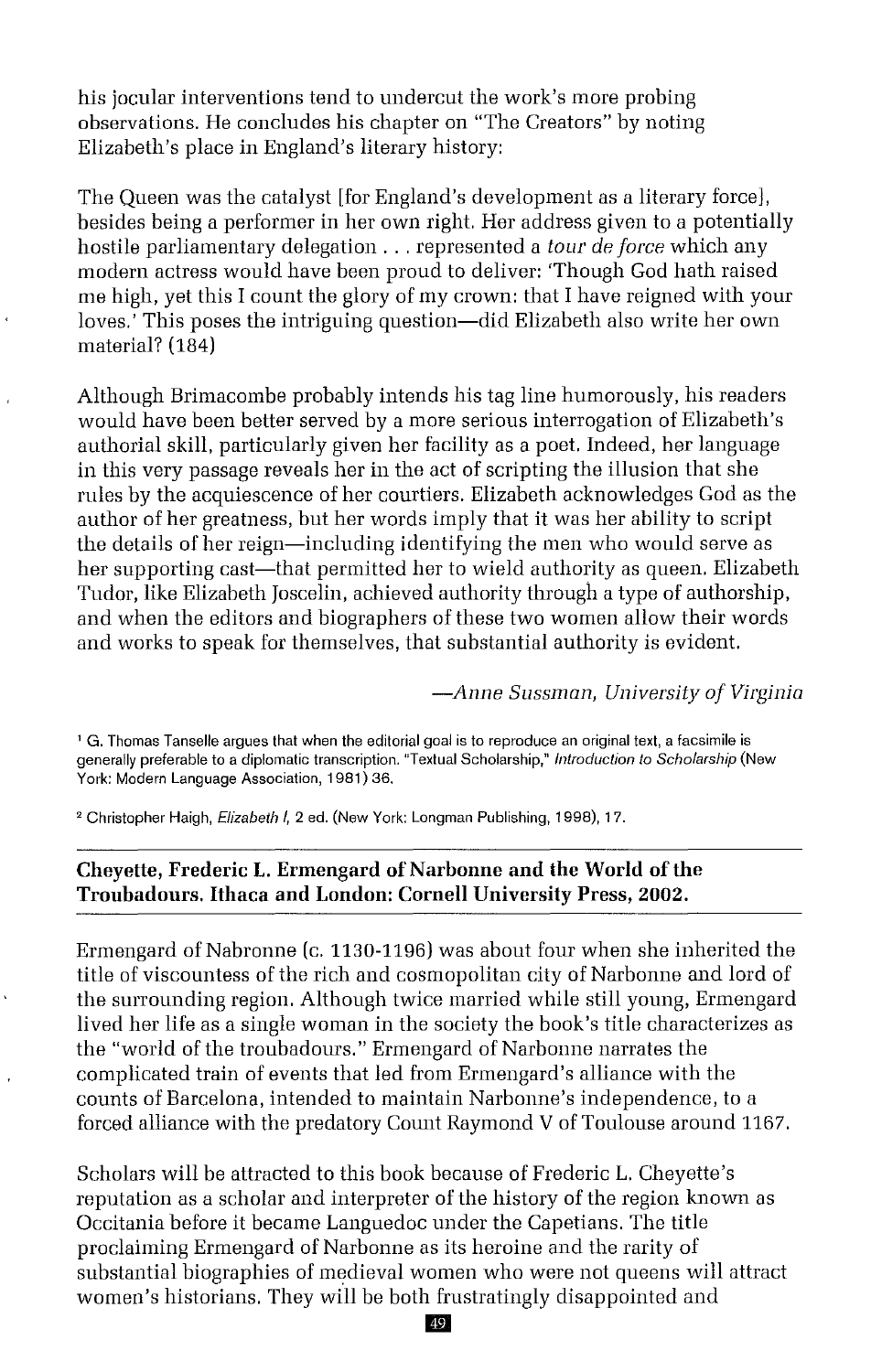spectacularly edified. **In** all, little can be known about Ermengard. Only 64 extant documents bear her name, and all records of her benefactions, a major source of information about elite medieval women, have been lost (5). Says Cheyette, "Ermengard will resolutely not stand before us" (6). He grapples with the modern expectation that a biographer reveal the private life of a subject by asking "whether a woman of Ermengard's time and place and status had a private life, an inner life distinct from her public life" (12). Similarly he acknowledges the expectation that we wonder about Ermengard's self-identity as a woman-did her gender matter? Surely it did, but not in ways we might anticipate. When one of Ermangard's rivals for collecting tolls cited Roman law's prohibition on women sitting in justice, Louis VII dismissed the assertion in the face of northern French custom which "is much kinder" when "the better sex is lacking." Cheyette asks, "Did she think about the difference between herself and the 'better sex' when she laced on her helmet and hauberk or sat in judgement surrounded by her [mostly male] friends?" (217). At the same time, Cheyette suggests, Ermengard was sensitive to women's special vulnerabilities as she "was the arbiter of choice.... especially when the rights of women were in question" (206).

Following Caroline Bynum's lead, Cheyette approaches Ermengard's selfhood as one shaped by community (12). When Ermengard appears in some way in the troubadours' songs, Cheyette interrogates this presence not as fact or fiction, but as a way to understand what the words in the songs meant to their listeners-Ermengard's community-especially regarding concepts such as love, anger, and deception, and the terms "my lord" and "my lady." The city and surrounding countryside she ruled, the armies she led, the artists she patronized, and the great lords, secular and ecclesiatical, with whom she interacted reveal more about her world than any documents that bear her name or events that evidence her participation.

Cheyette's exploration of Ermengard's community is incredibly thorough, theoretically informed (yet free of jargon), and "at home" in the documents and historiography of the period. There is a lesson here for a certain kind of women's history: that the demands of women's history seem to require, when the documents do not suffice, what can only be termed mastery of the historical context. Cheyette uses the cultural context of Occitania to explain Ermengard. Clearly a key figure in the political maneuverings that led to the end of Occitanian independence, Ermengard is definitely worth explaining, but the real goal of this study, it may seem, is to explain the world of the troubadours, a world noted for its language of love and war and for its long association with heresy.

Cheyette argues compellingly that the real question about heresies in Occitania must be why were they so long (and so well) tolerated. He finds the answer in the unique and fragile network of political relations between various lords, both secular and religious. He points to the unusual cooperation between Ermengard and the Archbishop of Narbonne and the relatively low incidence of heresy in the region to substantiate the argument